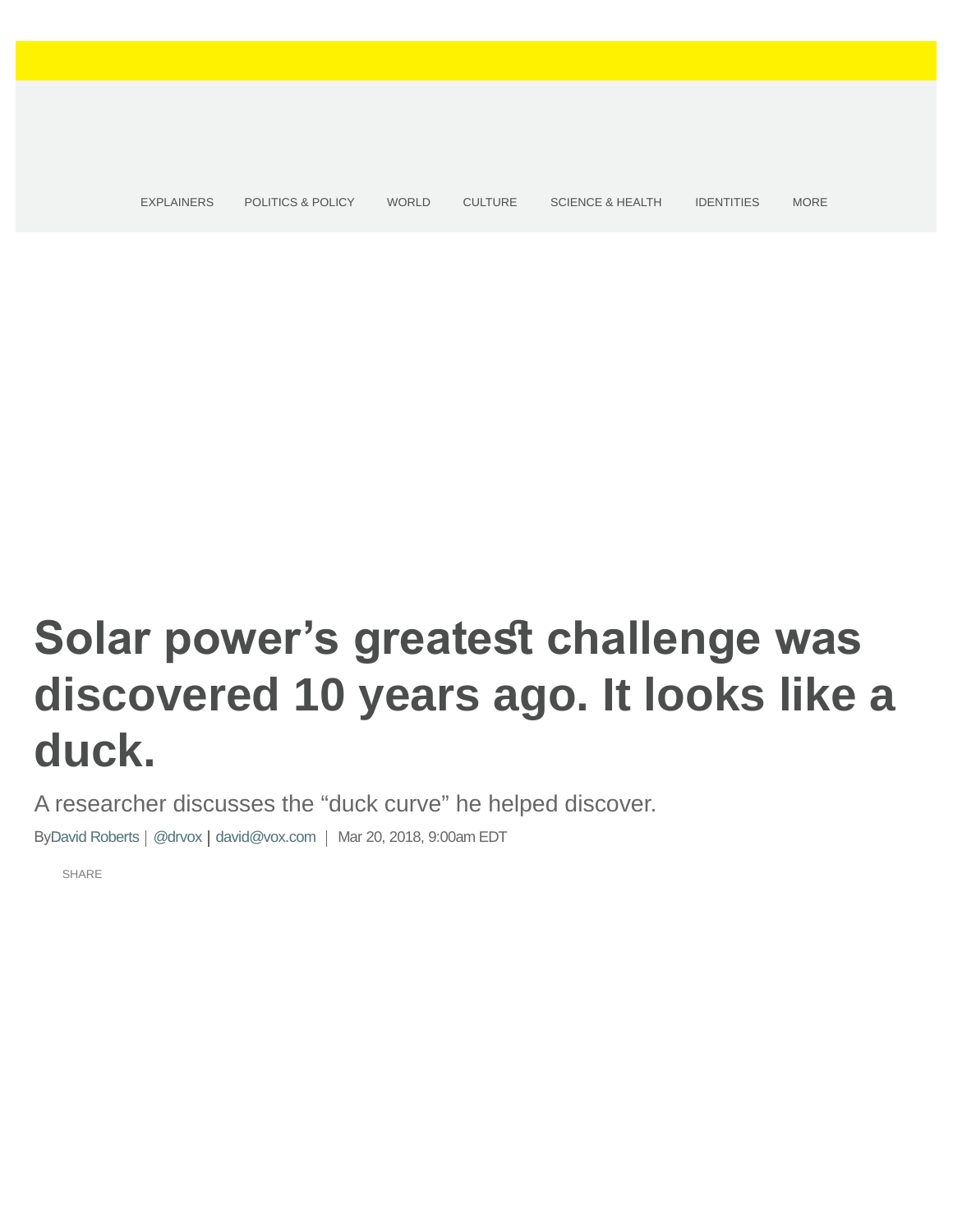

Javier Zarracina

Back in 2008, a group of researchers at the National Renewable Energy Laboratory (NREL) noticed a funny-looking shape in their modeling.

They were starting to take solar photovoltaic (PV) panels seriously, running projections of what might happen if PV were deployed at scale. They noticed that large-scale deployment had a peculiar efect on the electricity "load curve," the shape that electricity demand takes throughout the day.

A typical load curve looks something like this: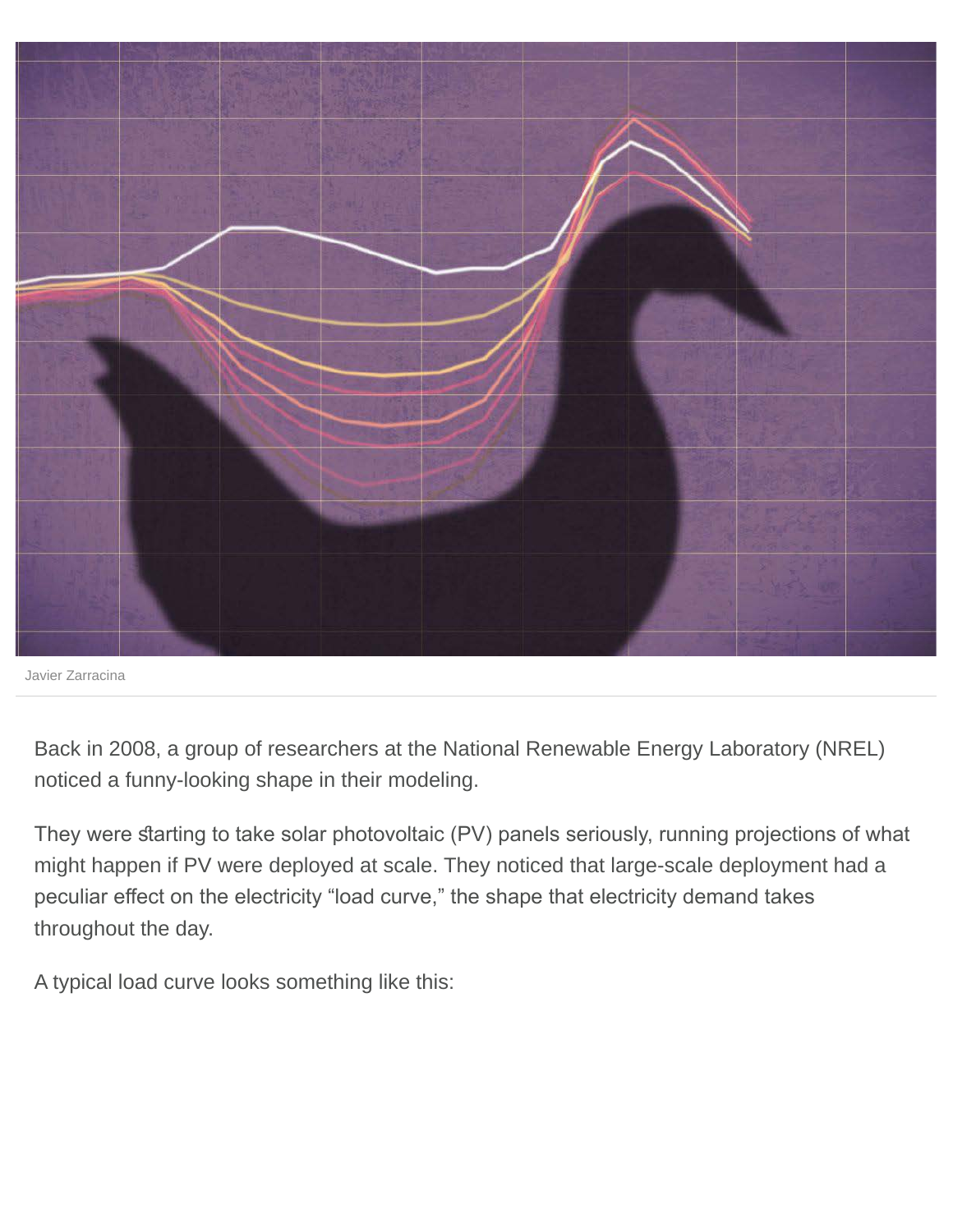



[EIA](http://www.eia.gov/todayinenergy/detail.cfm?id=830)

As you can see, demand spikes in the morning (when everyone wakes up) and again in the evening (when everyone gets home from work), before declining at night.

This curve happens to be from New England, in the fall. The curve looks somewhat diferent in diferent regions and during diferent seasons — there are diferent-size peaks and ramps but it usually falls within a fairly narrow and predictable range.

Until solar PV comes along!

It may seem counterintuitive, but the people who operate the power grid don't really think of solar power as conventional supply. They can't control or "dispatch" it on their own schedule. It comes and goes with the sun; they must accommodate it. So from the grid operator's point of view, more solar (or wind) power looks like a reduction in demand for their dispatchable power.

Total load minus renewable energy is known as "net load." That's the target utilities have to hit with their dispatchable resources.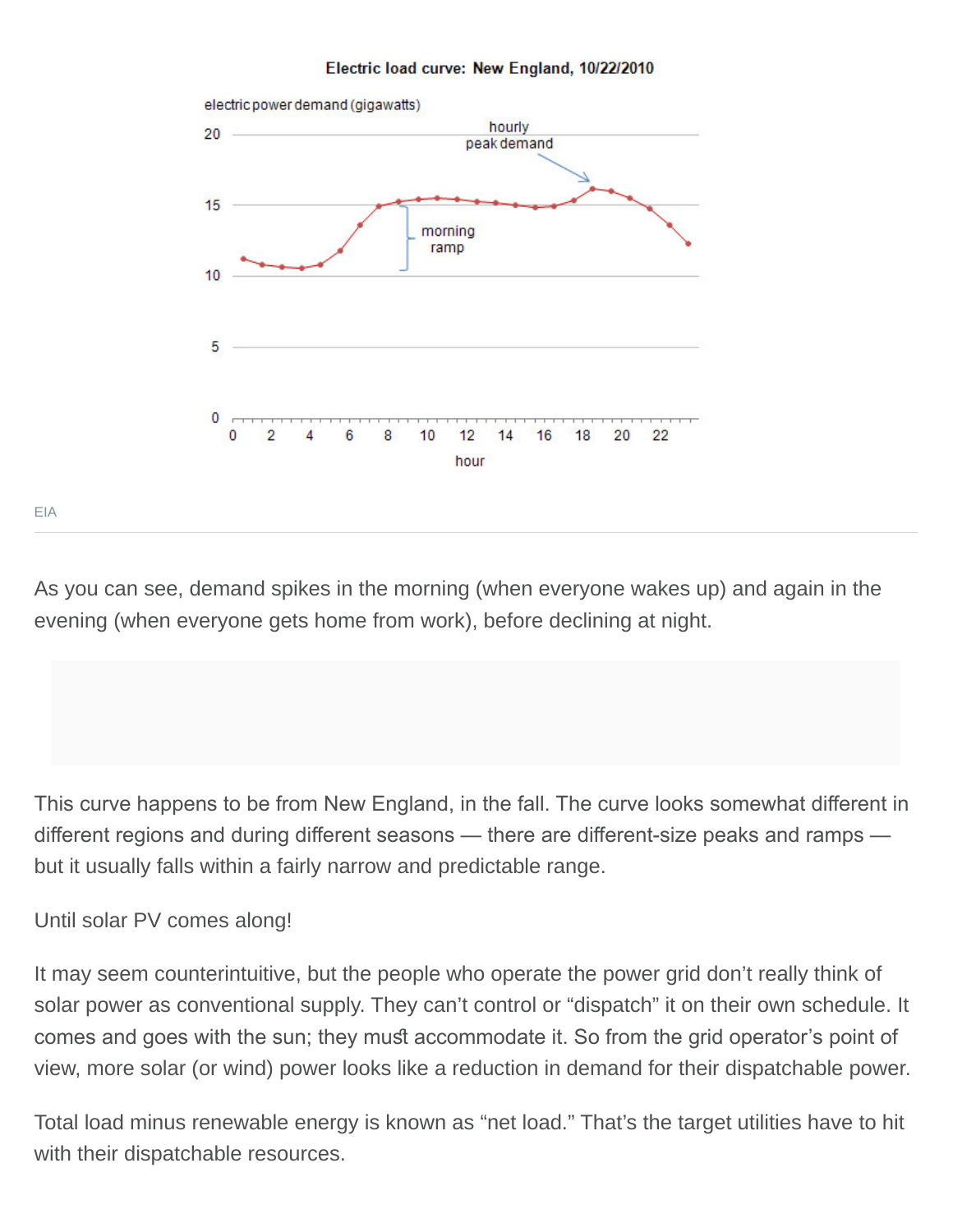As more and more solar PV is integrated into the grid, it starts dramatically suppressing net load during midday, when the sun is out. The net load curve sags in the middle of the day (like a belly) and then swoops back up when the sun goes down (like a neck). Like so:

**Figure 1** 



Net load - January 11

It's just like that first load curve I showed you — a peak in the morning, a peak in the evening — only in between, there's an enormous sag that gets bigger as more solar is added.

At the time, the California Independent Service Operator (CAISO, the operator of the California energy grid) was noticing the same thing. The realized that high levels of solar penetration start generating a net load curve that looks ... well, like a duck. Thus, the ["duck curve](http://www.vox.com/2016/2/10/10960848/solar-energy-duck-curve)."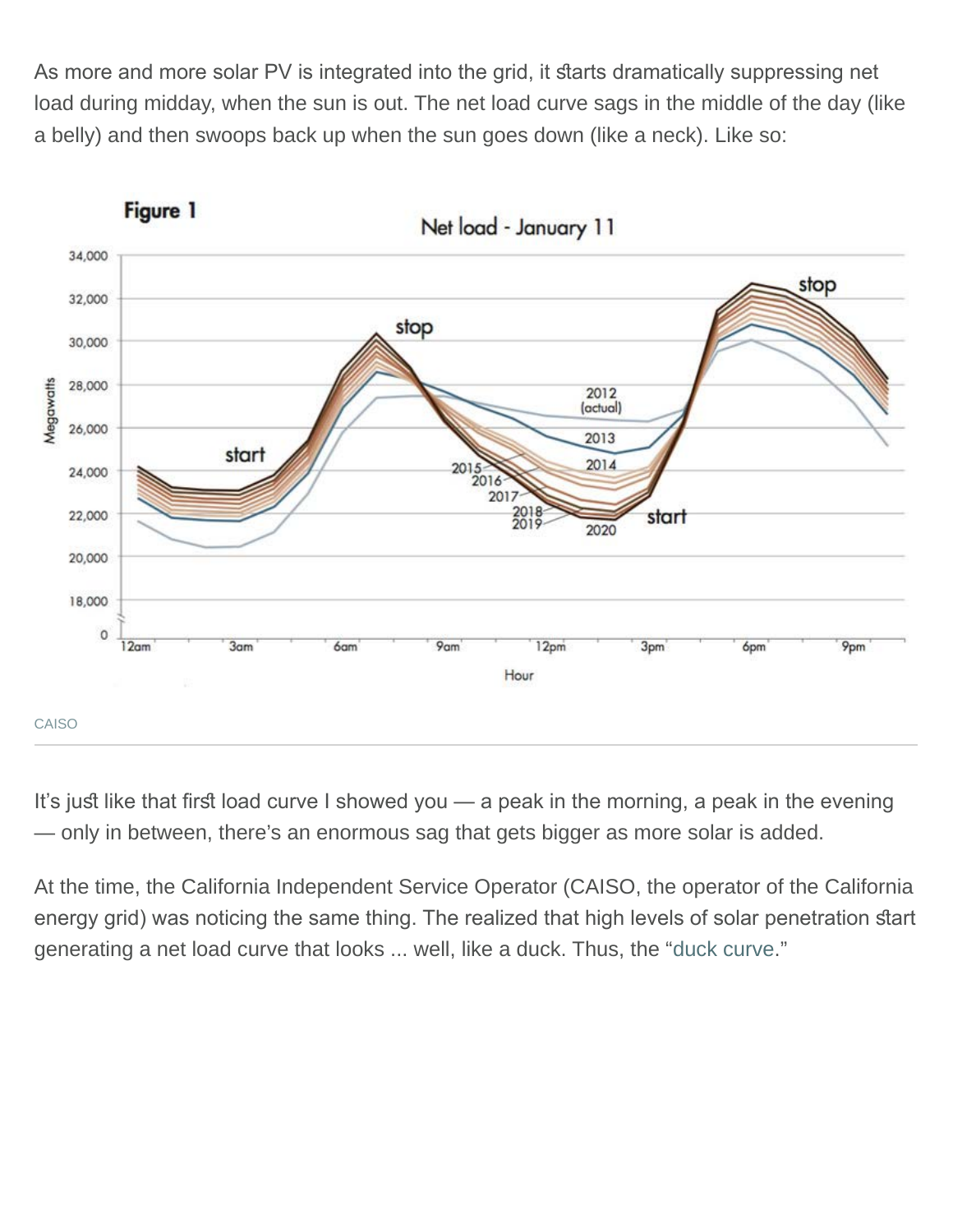

Figure 2: The duck curve shows steep ramping needs and overgeneration risk

Can't quite see it? Here, let me help: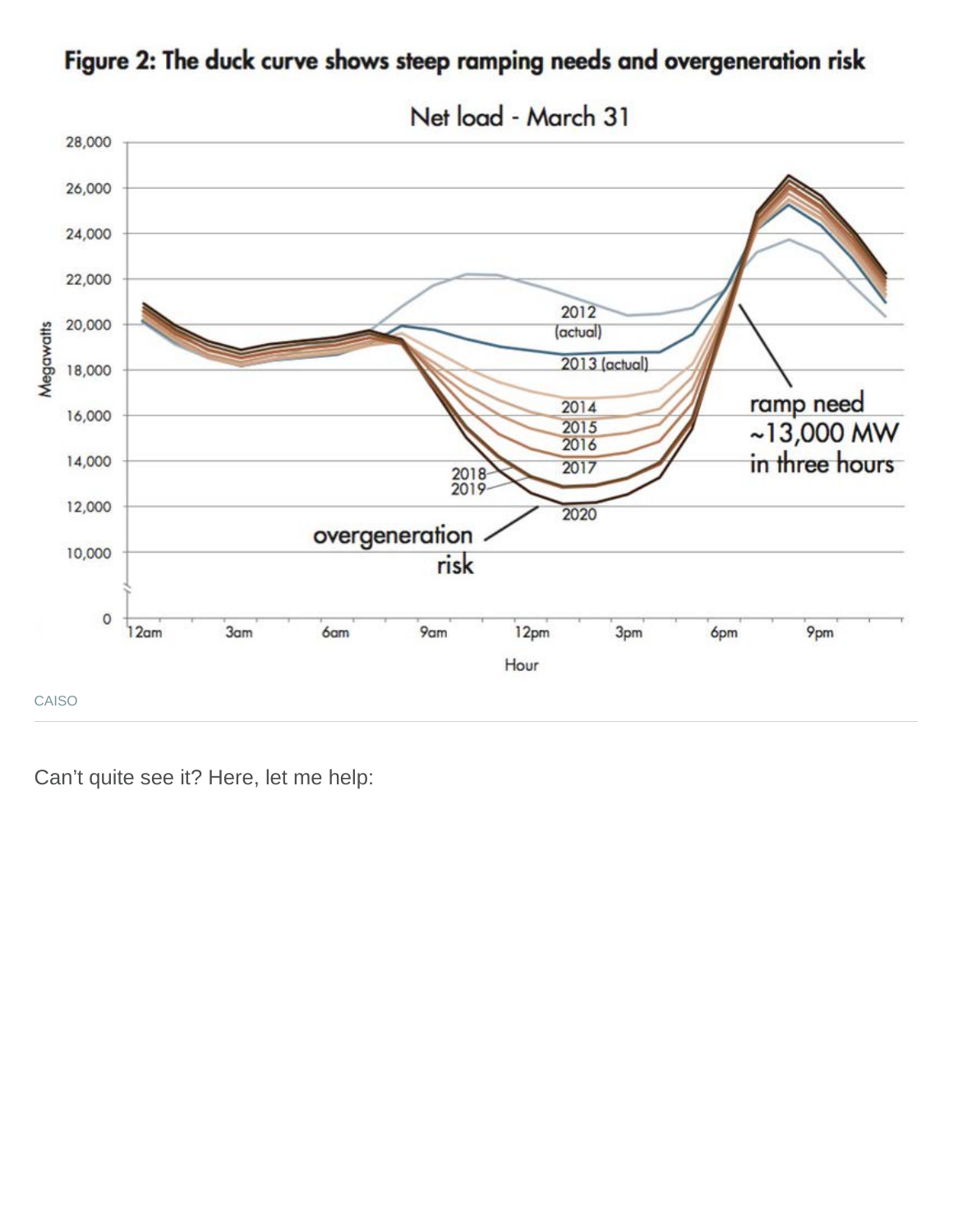

It has now been 10 years since NREL's fateful discovery, and in the interim, the duck curve has become a serious threat to solar and a shared obsession among the clean energy community.

If it doesn't get solved, things could get ugly. In the near future, utilities could regularly be forced to ramp up their dispatchable plants for a morning peak, then scale back or shut down almost all of those plants while the sun is out, and then bring them all back online (quickly) when the sun goes down.

All that ramping and stop-starting is expensive and unfamiliar to the operators of many fossil fuel power plants. If the tension gets too high, solar expansion could be choked of.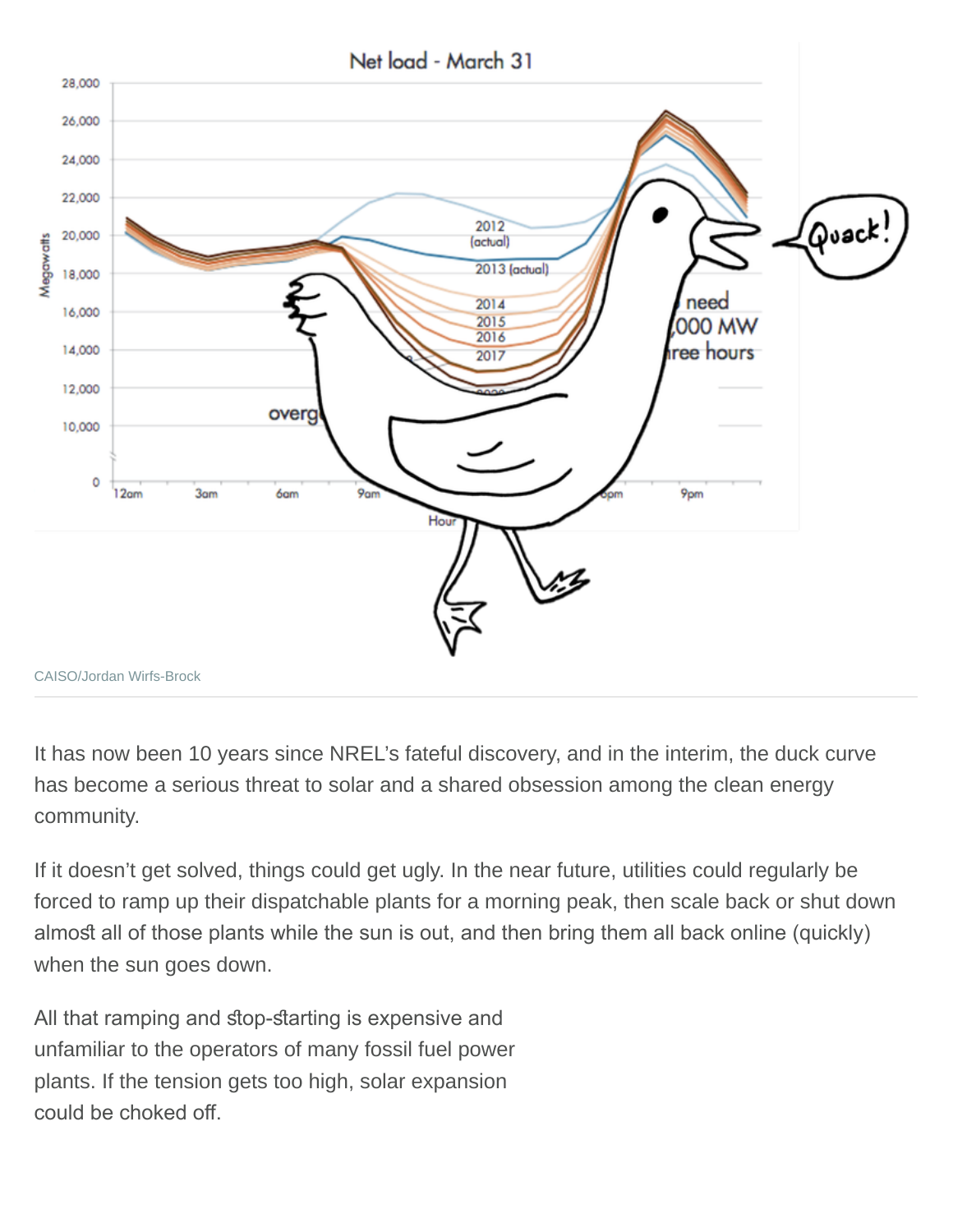Luckily, [solutions to the duck curve abound](https://www.vox.com/2016/2/12/10970858/flattening-duck-curve-renewable-energy) — all kinds of options for making the grid more fexible and softening the peaks and ramps. In part thanks to early warnings from energy modelers, utilities and grid operators are beginning to awaken to the issue and take steps to address it.

To mark the duck curve's 10th birthday, I called Paul Denholm, the researcher who led that original group at NREL. He's been at the lab since 2004, studying electricity systems and solar integration, and has a great deal to say about how best to handle the duck — some of it counterintuitive. (For instance, he's okay wasting a little solar power here and there.)

The conversation, which I've edited for length and clarity, gets pretty energy-nerdy. But if you like puzzles, you'll like this one.

# **The history of the duck curve David Roberts**

Tell me a little about the history of the duck curve.

# **Paul Denholm**

One of the first things I did when I joined [NREL] was working with [Robert Margolis](https://www.nrel.gov/research/robert-margolis.html) to model how consumers might adopt PV. When we put in the [price] projections we were getting from the [NREL] solar program, it was kind of like, wow, this actually might happen! California might actually start deploying significant amounts of solar in the 2010, '15, '20 time frame.

Simultaneous to that, the wind program was supporting some of the first-ever wind integration studies. And the solar program thought, hey, we need to do that too. If this is actually going to happen, we need to start studying solar on the grid as well.

So the next major project I worked on, we started simulating solar on the grid, performing some of the first solar integration studies. We started modeling what happens if California gets to 10, 15 percent solar. That's when we noticed these weird shapes that were happening in the spring.

We did not have the insight or artistic ability to come up with a cool name. [laughs] CAISO did that. [CAISO came up with "duck curve."] But we did generate that shape, in February 2008.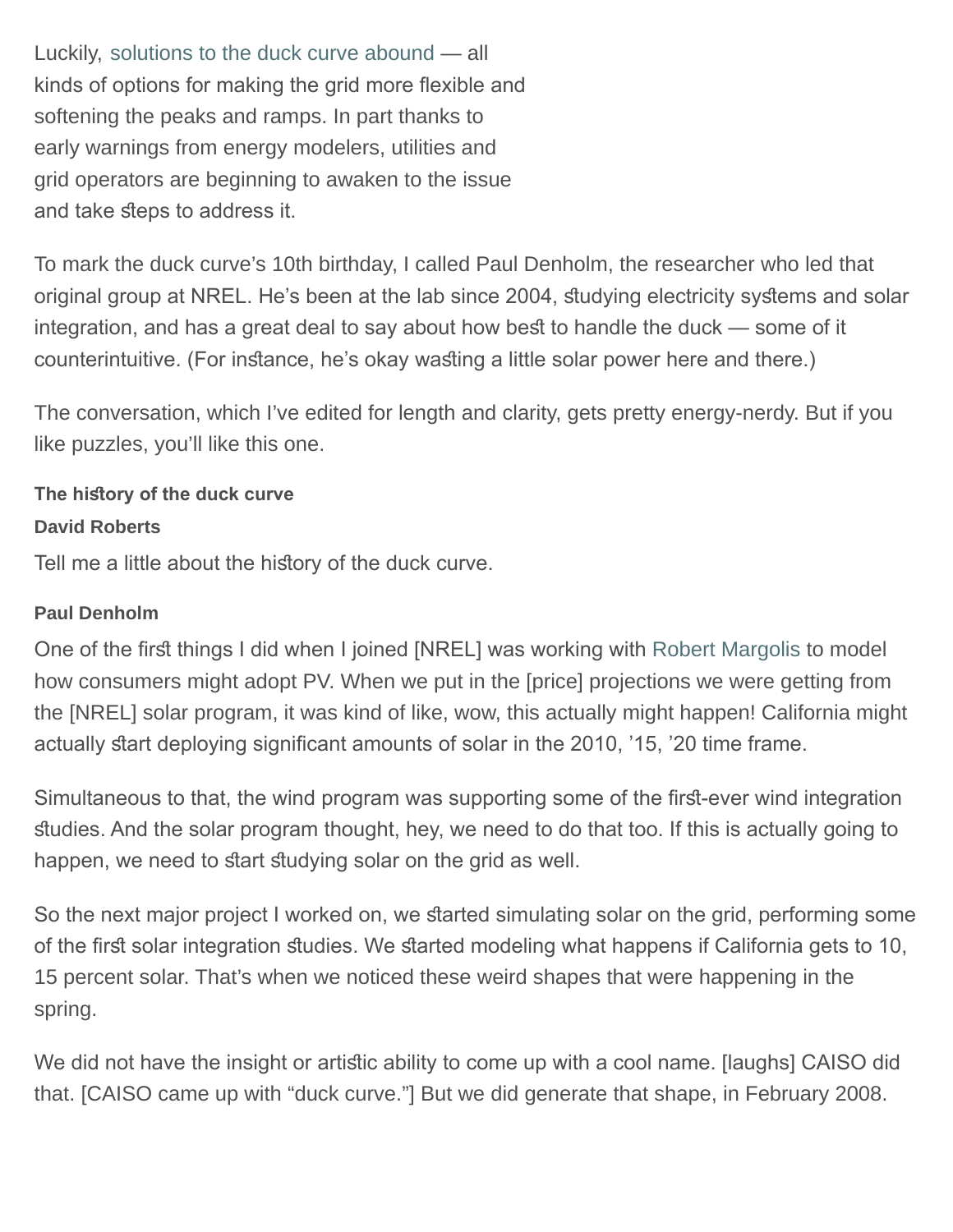

# Figure 8. Load Shapes in California with Various WECC PV Penetration Scenarios

The earliest known representation of the dreaded duck, from 2008. | [NREL](https://www.nrel.gov/docs/fy08osti/42305.pdf)

#### **Learning to make "baseload" power plants more fexible**

#### **David Roberts**

When you look ahead 10 years to a really severe duck curve, what do you see as the most effective solutions?

#### **Paul Denholm**

A lot of people in the industry use this concept of a "flexibility supply curve," which is you deploy the most cost-effective flexibility option first.

Thinking back to the early part of the 2000s, when wind people started worrying about this, storage was nowhere near cost-effective. There was a lot of strong disagreement between the storage people and the wind people, with wind really resisting storage, I think legitimately. They said, wait a second, there are way more cost-effective measures to deal with wind curtailment and integration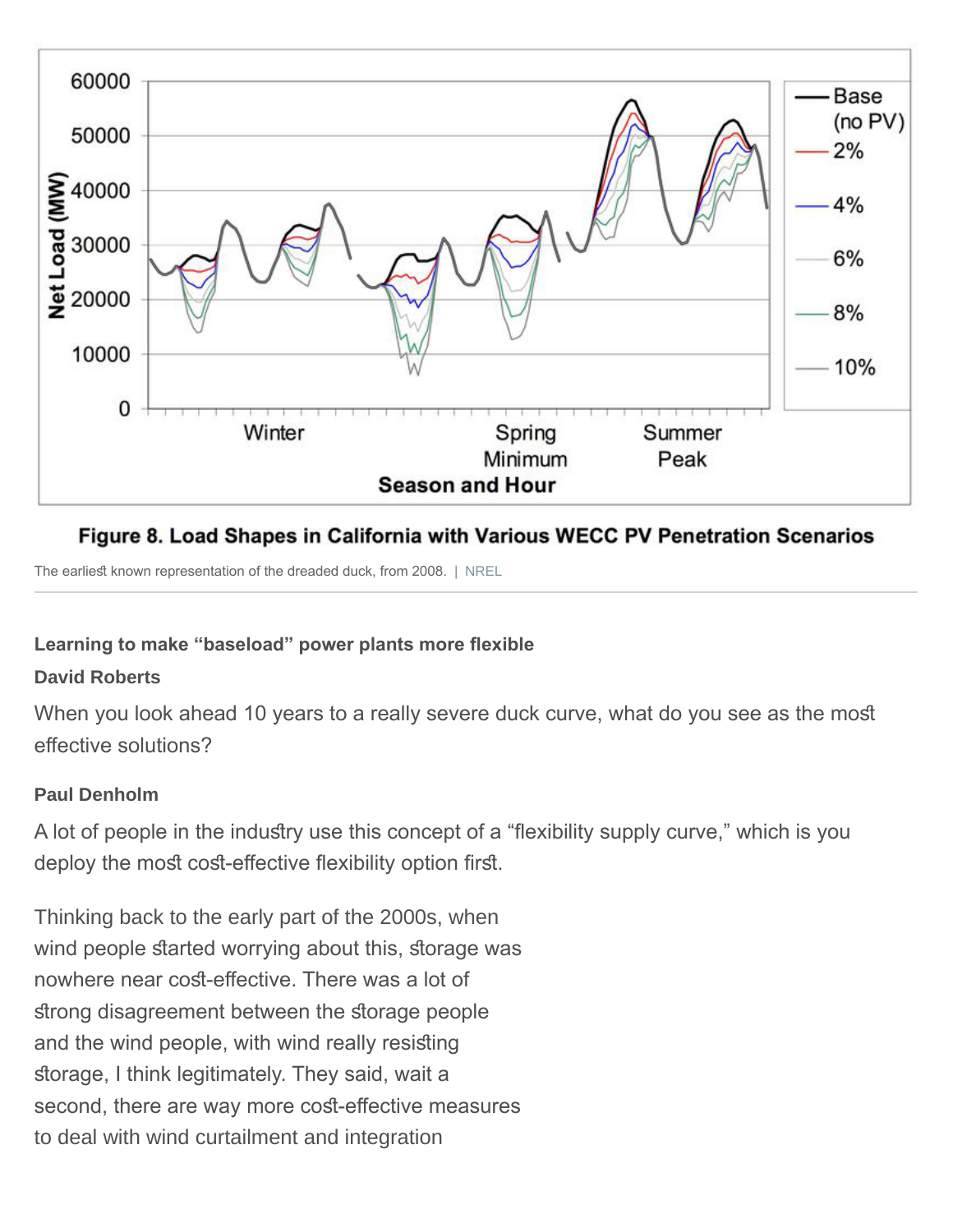challenges.

So for the first eight years of my time here, I was

focused on more cost-effective measures. A lot of them are pretty boring and don't get a lot of attention. "Learn how to ramp your coal and gas plants better" — that's a real thing, it's really important, but it's not sexy.

#### **David Roberts**

You mean ramp them better technically or economically speaking?

#### **Paul Denholm**

Both. You've got coal or gas plants that were designed as baseload, or intermediate load with a little bit of load-following capability, and the operators just weren't used to moving these plants over a large range.

They technically could. You look at the spec sheets, what the manufacturers say they can do, and they say the plants can comfortably ramp over 50 percent of their range. But the operators were never forced to do that, so there were a lot of insitutional issues, quite frankly.

Work by NREL and others has promoted the economics, saying hey, if you ramp your plant an extra 10 points per day, yeah, it's going to impose a little bit of extra cycling cost, but the benefit of avoided curtailment vastly outweighs those costs.

If we'd had this conversation five years ago, I would have said the institutional culture needs to start changing. But that's underway. There's a lot less resistance now. These utilities talk to each other now, learning what they can do and what the challenges are.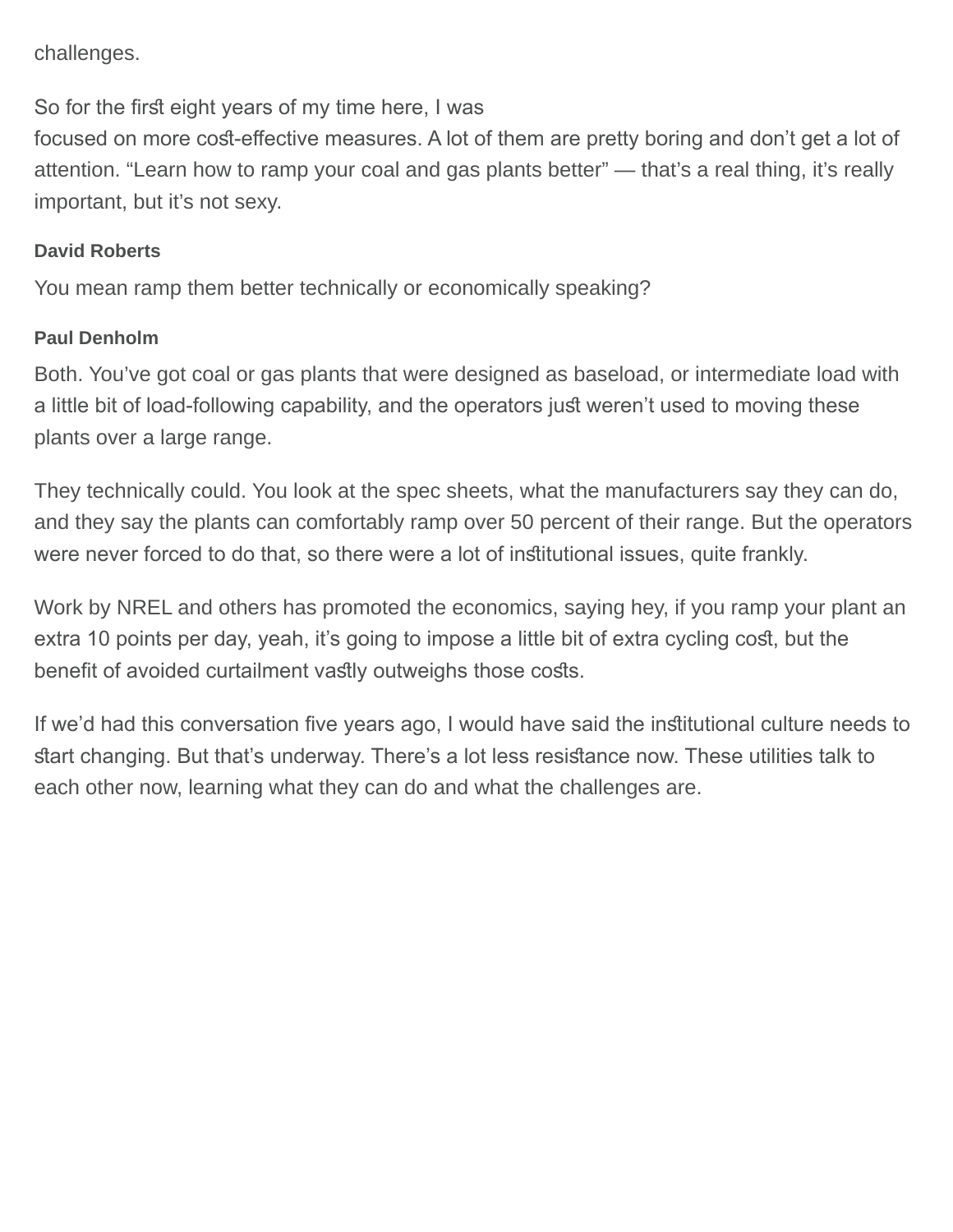

Ramp faster. | Shutterstock

#### **David Roberts**

You're probably aware of the [heated](http://publications.iass-potsdam.de/pubman/item/escidoc:2949898:4/component/escidoc:2949901/IASS_Discussion_Paper_2949898.pdf) [debate](https://threadreaderapp.com/thread/970743829430185985.html?refreshed=yes) about just how flexible nuclear power plants can be, whether they can be "load following." What's your take on that?

#### **Paul Denholm**

Look, the French have been ramping their nukes up and down for years. They do it every day. I've talked to people from Électricité de France multiple times and they say it's no big deal. It's part of the institutional culture.

But I've talked to some nuclear folks here in the US and they have legitimate concerns. We haven't done [load following] here. There are safety issues, thermal stresses on the plant, and some of these plants are reaching the end of their life.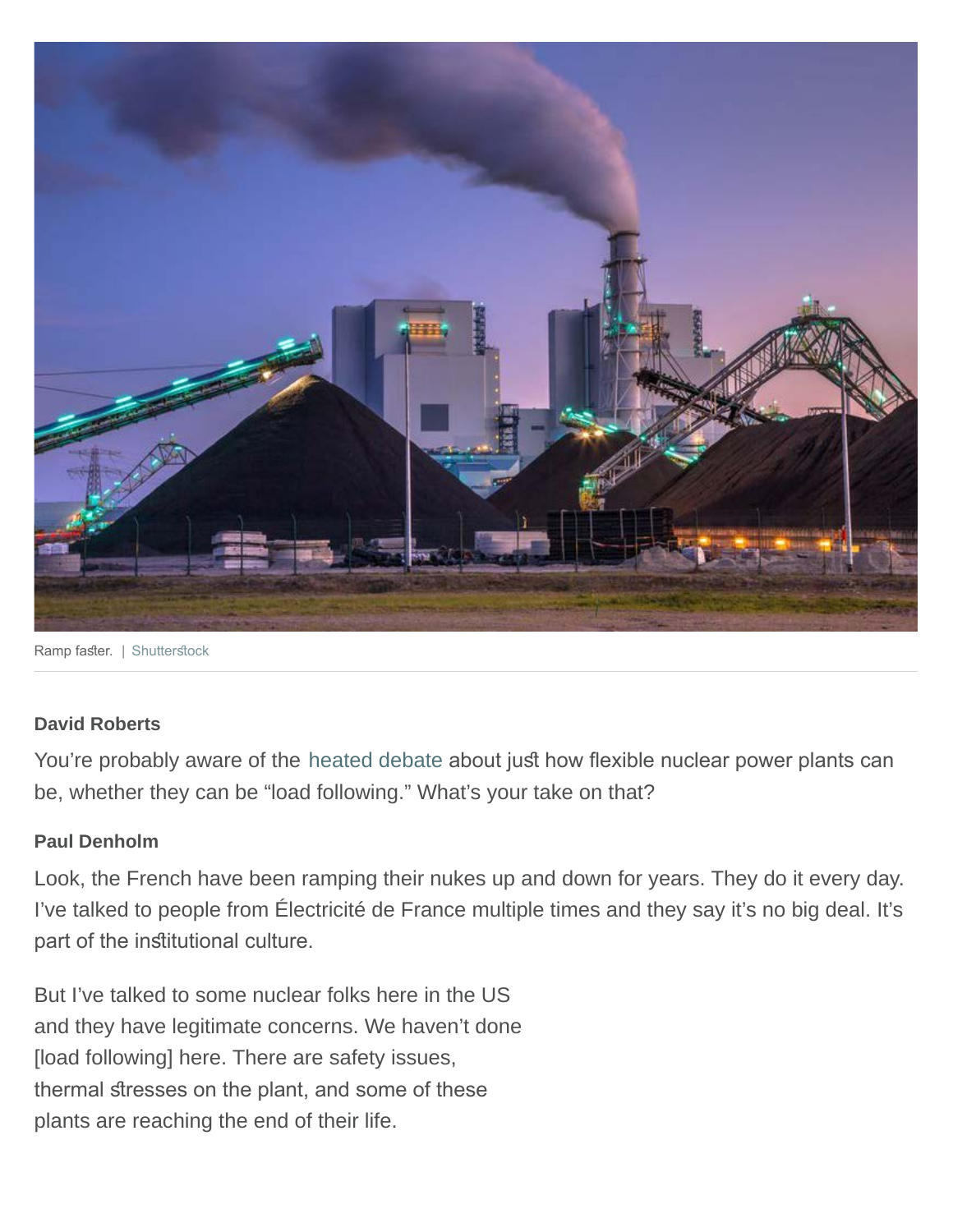So in general, I'm gonna give nuclear plants a pass. There aren't so many nuclear plants in this country that they're the highest priority. The higher priority is maximizing the inherent flexibility of the fossil thermal fleet.

# **Covering a wider geographic area with renewables and energy markets David Roberts**

Faster ramping can't keep up forever, though, right?

# **Paul Denholm**

That's right. It's not any single solution; it really is a suite of options.

One thing we talk about is spatial diversity [i.e., spreading renewables out over a larger geographical territory] and the role of larger footprints [i.e., larger connected energy markets] — things like the [energy imbalance market](http://www.caiso.com/informed/Pages/StakeholderProcesses/ConsolidatedEnergyImbalanceMarketInitiatives.aspx) (EIM), where California can sell surplus energy to its neighbors.

If there's a way you can share the sun with places that don't have as much sun, that helps everybody out. The wind folks have been talking about that for more than a decade.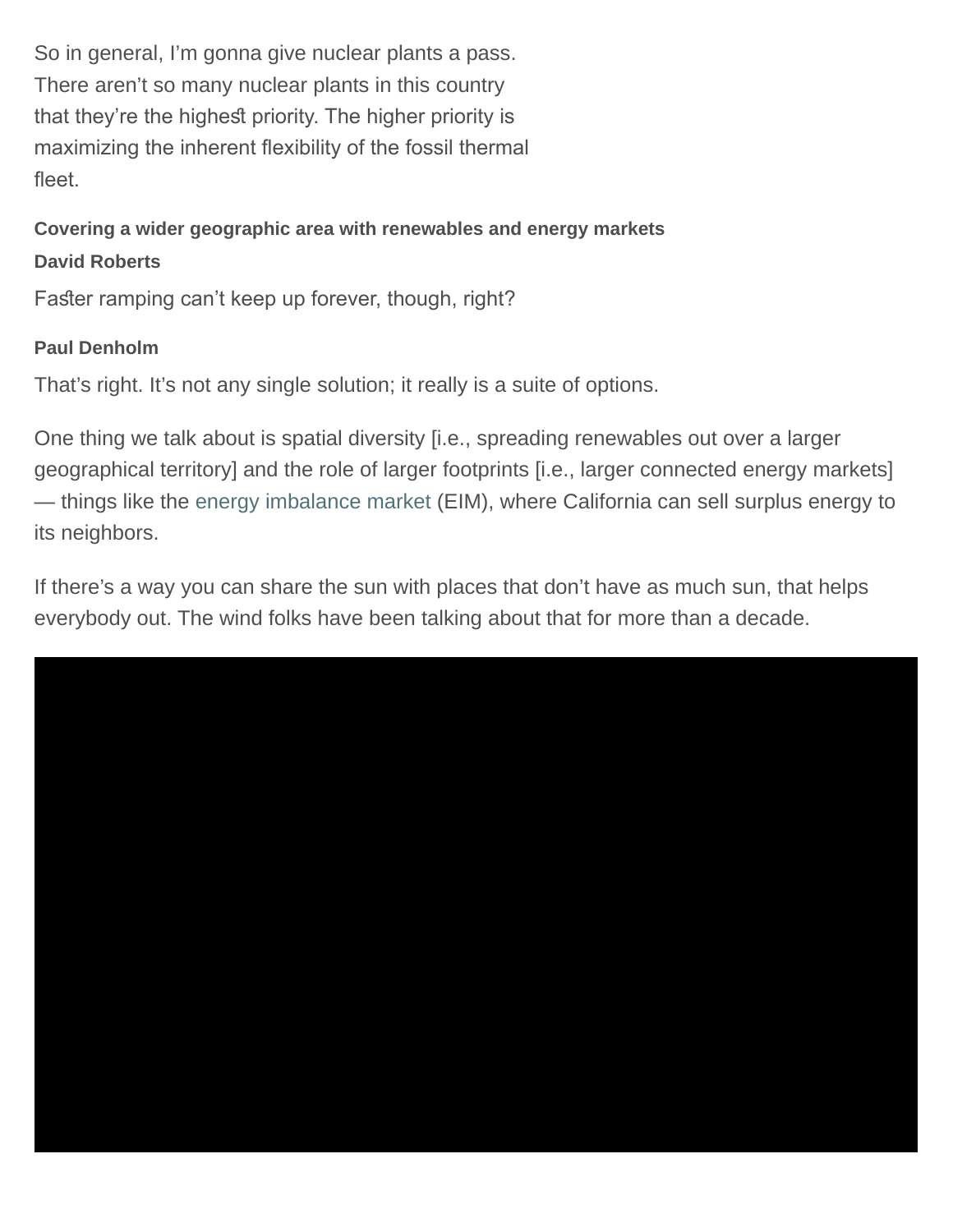There are limits to spatial diversity. We've only got three or four hours of solar spatial diversity across the entire country, east to west — when it's 4 am in Maine, it's midnight in California so you're only going to get so far.

But let's do all these things that don't cost very much. Implementing markets is a pretty darn cheap solution.

## **David Roberts**

To what extent are utility regulatory models a barrier to solving this problem?

## **Paul Denholm**

[laughs ruefully] The spread of [deregulated] ISO/RTO markets has provided a lot of benefts to system operation. We've got more efficient economic dispatch of the system, much greater transparency.

But this is one case where vertically integrated utilities do have a slight advantage. They can look at the system as a whole  $-$  not just this individual power plant, but 12 power plants, plus their fleet of wind and solar. They can look at the total cost of all of this. There are challenges when you have a single-plant owner.

## **More ways to fatten or fatten the duck: fexibility, EVs, and demand shifting**

#### **David Roberts**

What about reducing inflexible baseload capacity [coal and nuclear plants] to make more room for renewables?

# **Paul Denholm**

We talk about "fattening the duck" or "flattening the duck." Fattening is doing all the things that let the belly of the duck grow, and reducing infexibility is one of those things. If you're talking about existing nuclear plants, it's a little weird to back them off to increase solar — you're trading one carbon-free resource for another.

# **David Roberts**

How big of a role will demand shifting play in fattening the duck? Can we move a lot of demand over underneath the belly, to soak up some of that power?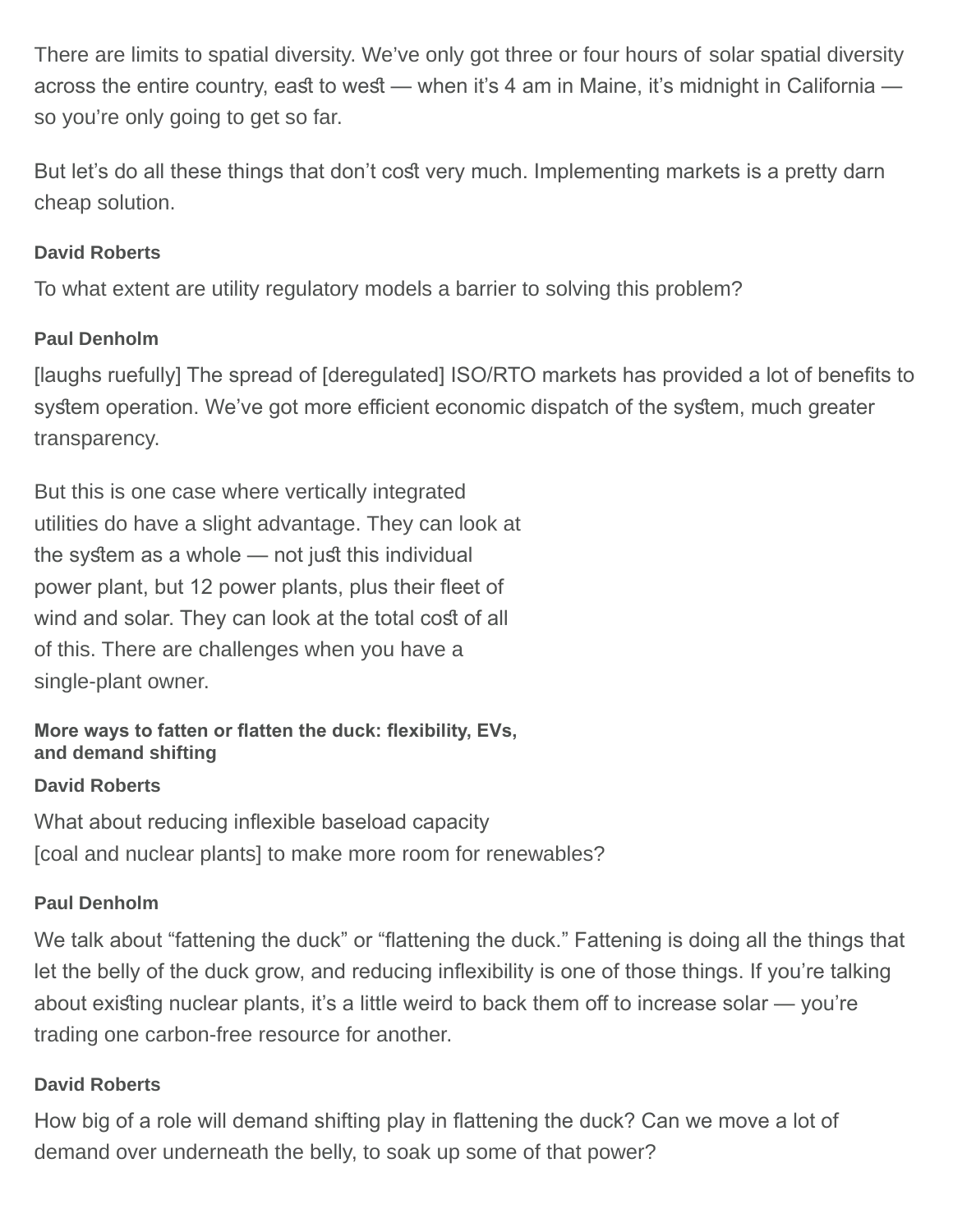#### **Paul Denholm**

Obviously I would love to have super-fexible demand. There needs to be planning around that, as well as socially acceptable methods to empower people to use electricity in the most economically efficient way.

I want to know, when we start exposing customers to some kind of varying price, what are we going to get? The preliminary numbers I've seen are disappointingly low. It will be really interesting to see how much demand we can shift.

#### **David Roberts**

What about electric vehicles (EVs)? Intuitively, it seems like having an enormous, dispersed feet of batteries could help soak up renewable energy during times of excess.

#### **Paul Denholm**

[NREL has] done quite a bit of work on that, looking at how you send the right price signals, so people are incentivized to charge the right way.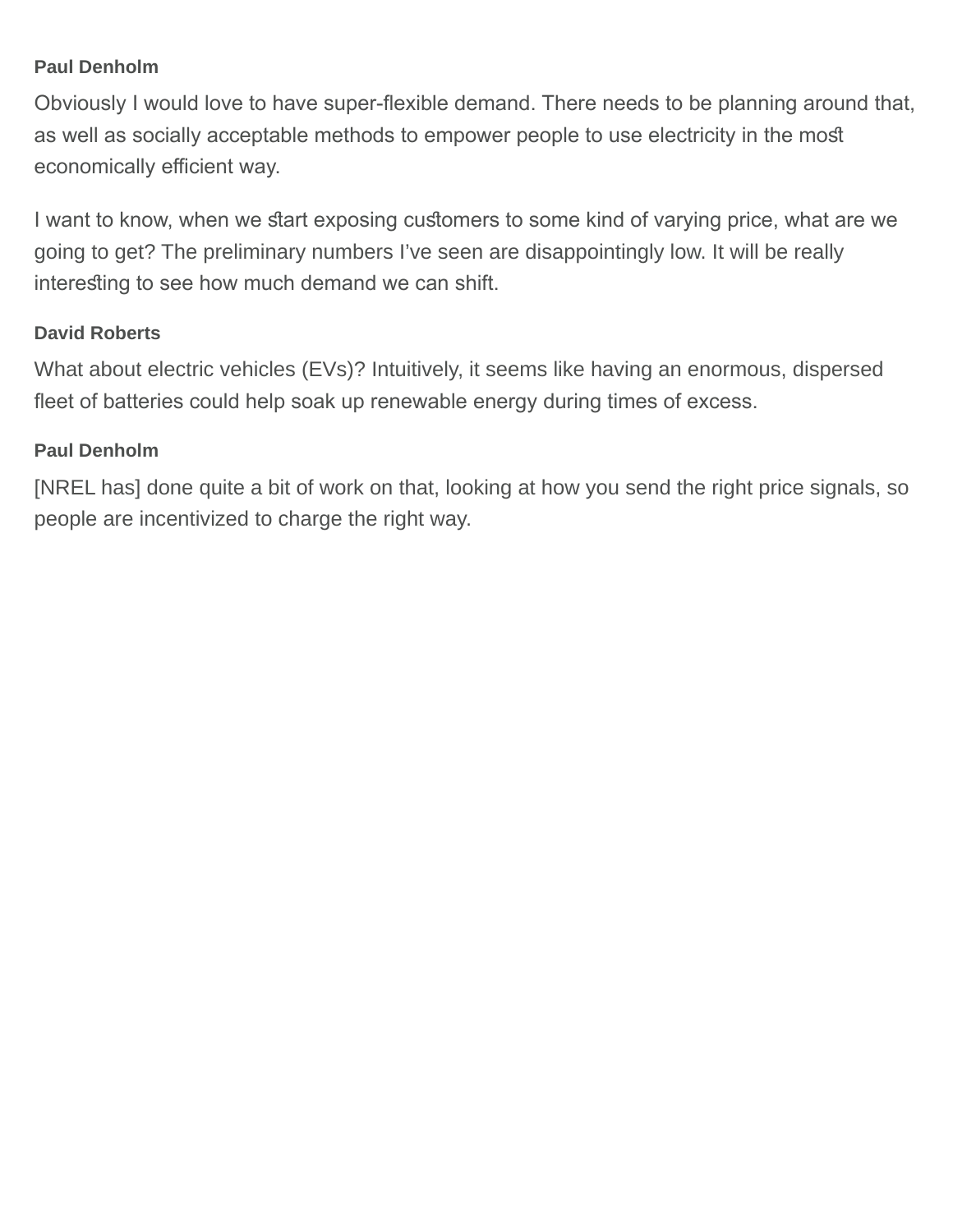

Doing it right? | Shutterstock

The general idea is, you get home, you plug in your car, and your intelligent car is sending signals. It's saying, don't charge right now. It's 5, 6 pm, now is the worst time to charge. The car is going to know that most of the time, its person doesn't need the car until 6 in the morning, so it will hold off [charging] until midnight or 1 in the morning, hopefully mostly or completely from off-peak wind.

You drive to work and plug in, it's 8, 9 am, there isn't quite enough solar yet, so [the car] is going to hold off again until 11 am. It's going to know prices are low and charge until 2, 3 pm.

If you do that math, EVs help a lot. Fortunately, the way that people use their cars fits. We're just going to need the right intelligence in the system, sending the right economic signals [i.e., charging varying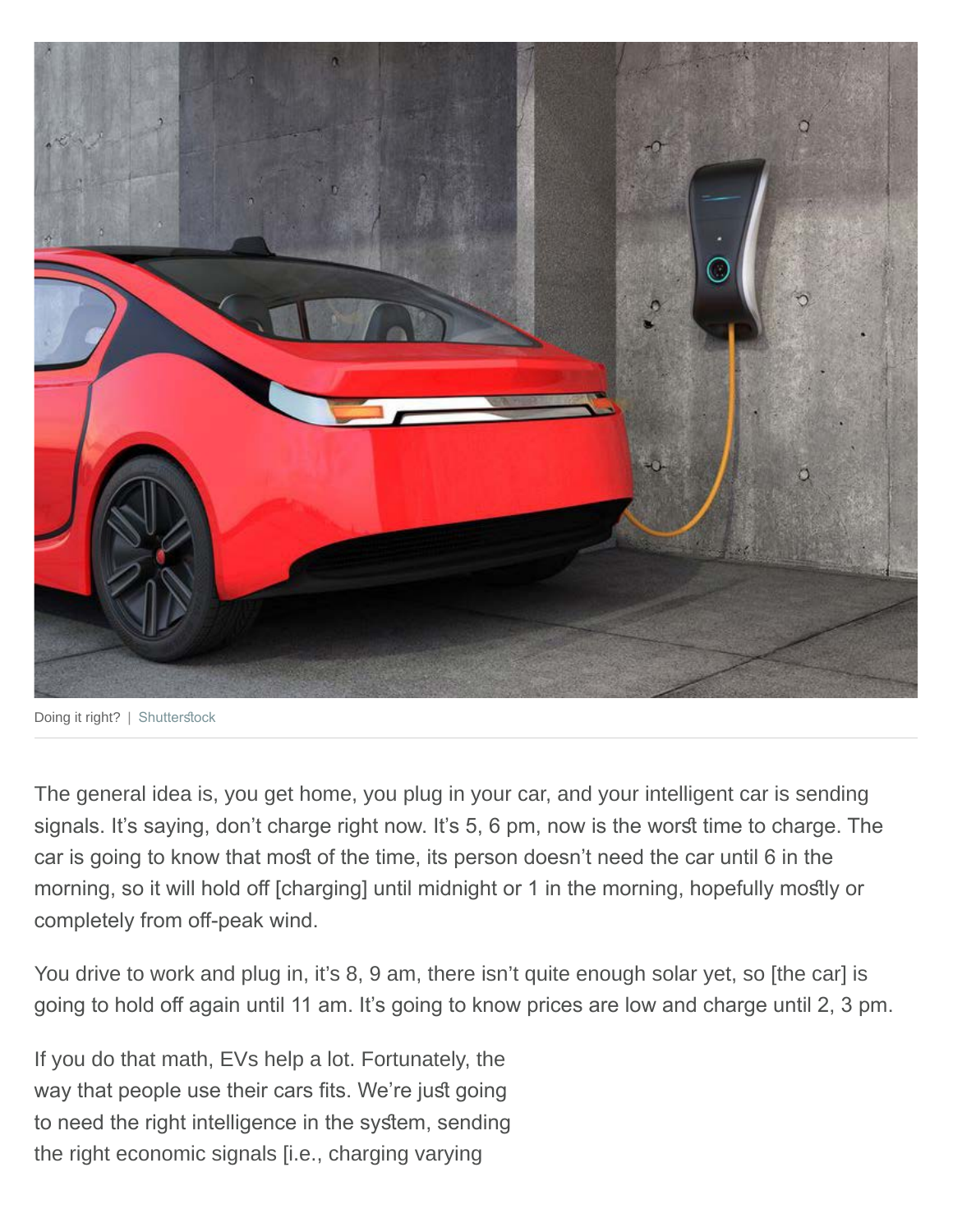rates throughout the day, more when power is expensive, less when it is cheaper].

# **Wind is complementary to solar, but not quite enough**

#### **David Roberts**

Is there any kind of analogous animal curve caused by wind power?

#### **Paul Denholm**

Wind is just different. The thing about solar, which makes it harder and easier at the same time, is that it just has a big blast in the middle of the day. Wind is a lot more spread out, and you don't see a characterisic pattern from one day to another.

The biggest challenge with wind is it tends to blow more at night, off peak, which does lead to this synergy between wind and solar — wind covering more of your nighttime load, PV covering more of your daytime load.

That is true to a certain extent, but I don't want to oversell that phenomenon. We have so much wind in the spring, and so much solar in the spring, when demand is low [because of milder temperatures], so yes, they are complementary in some sense, but the seasonal nature of the wind and solar means it isn't as awesome as a lot of people would like it to be. But I'll take it!

#### **David Roberts**

So wind and solar are complementary, but not enough so to solve the problem or cover the gaps.

#### **Paul Denholm**

We're not going to get to 100 percent [renewable energy] with just wind and solar, without doing something else.

#### **Why we may have to throw away some solar power**

#### **David Roberts**

The duck curve is only going to get worse, and it doesn't seem like solutions are coming online nearly as fast as solar, which is continuously falling in price. Is something going to break?

#### **Paul Denholm**

We have to be really careful when we talk about something breaking. The only thing that's going to break is the economics of solar. The lights are gonna stay on. All it comes down to is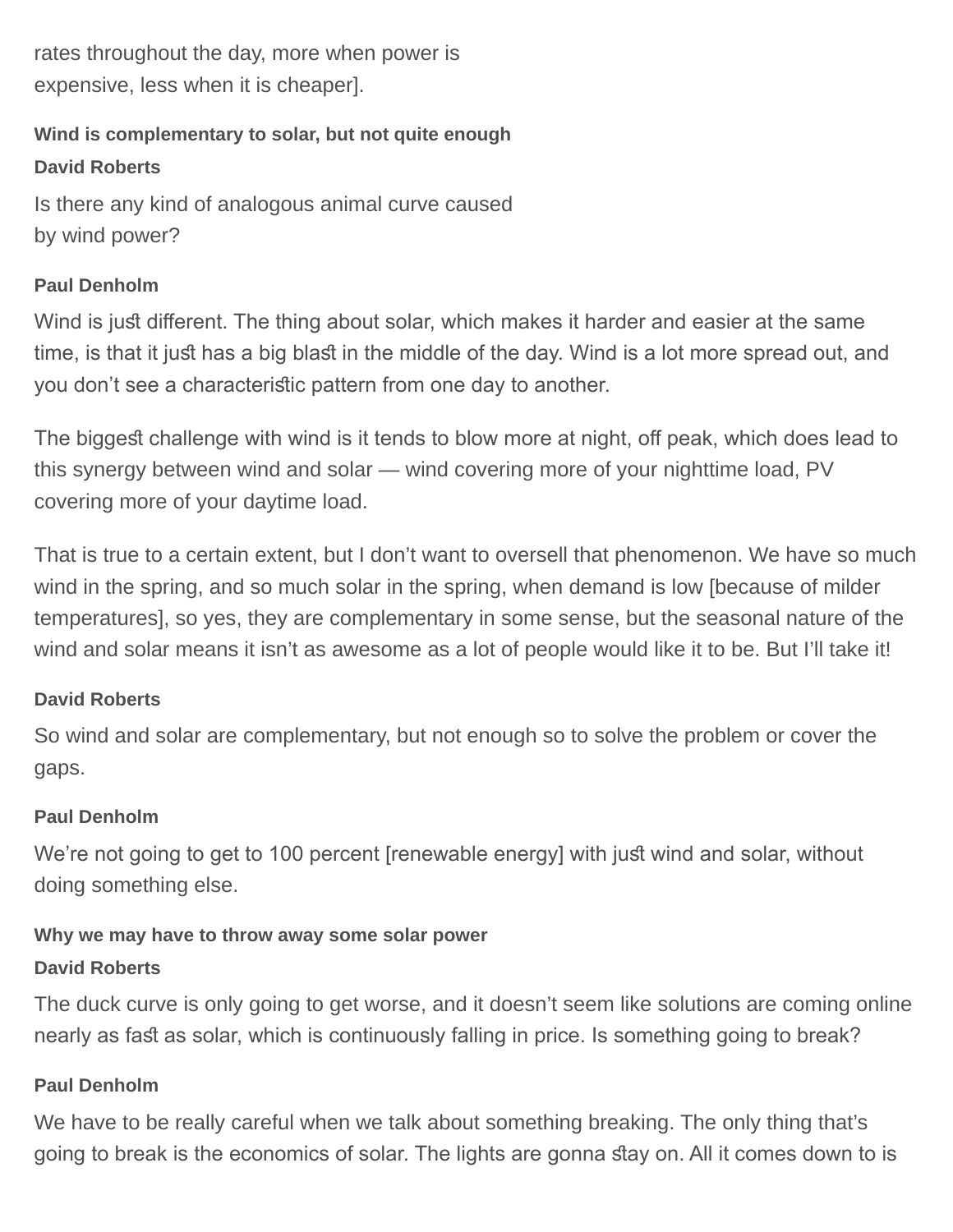more curtailment.

If it was all rooftop solar, it would be a huge problem, because the ISO can't control that. Fortunately, a large enough fraction of the solar is utility scale that the ISO ultimately has the ability to turn off. And that's just what's going to happen, more and more curtailment until people say enough is enough [and stop building solar] or economic solutions are deployed.



That's where I'm glad to be an optimist about the price of energy storage. I want to see all these things happen, improvement on the fexibility side, growth of the energy imbalance market, all of the semi-boring things I was talking about. But ultimately, the biggest hammer in the toolbox is energy storage.

All the projections I see say that by 2020, four-hour batteries should be competitive with peaking resources in much of California. Then you potentially have a multi-megawatt or even multi-gigawatt sink for at least some of this curtailed solar energy. That's — fingers crossed the solution that looks like it might come into play.

But we are going to have to get used to the world of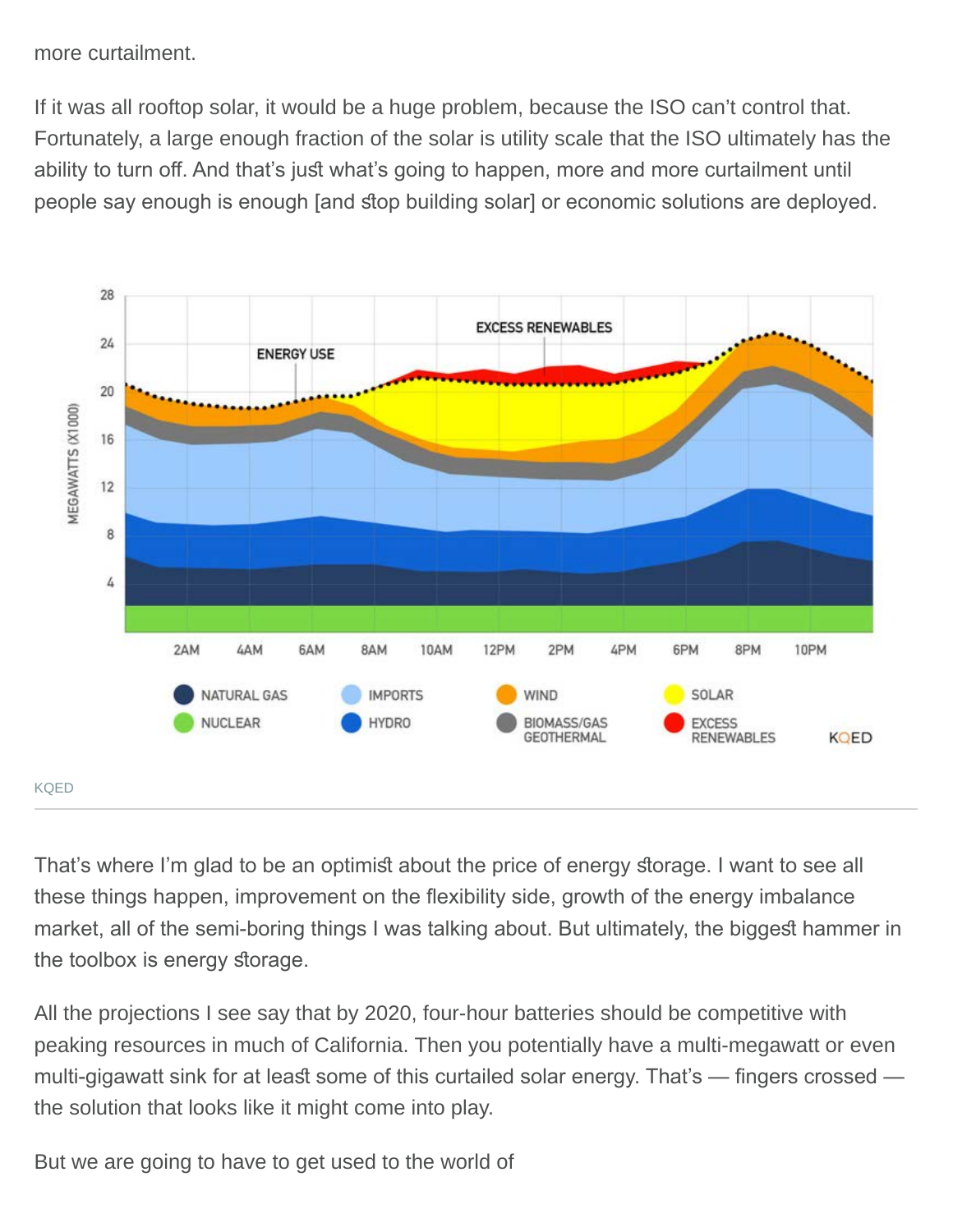curtailment. As we move to a renewables-rich world, large amounts of curtailment in the spring is going to become the normal operating mode.

## **David Roberts**

Curtailment seems crazy to me. Surely any use of solar power is more economical than throwing it away. Do you see curtailment as a sign of failure?

#### **Paul Denholm**

I have a sign over my desk that says, "Don't be afraid of curtailment." [laughs] I've been dealing with this for so long.

Is it an indication that something's not quite right? Yeah. If you expose the average consumer to the real prices of electricity — say that it's going to be dirt-cheap at noon and \$0.50/kWh at 6 pm — then yeah, you're going to see a shift in consumer behavior.

But what fraction of the nation's consumers of electricity are exposed to actual, wholesale, real-time prices? If you're not a large industrial consumer, it doesn't matter.

I've got a button on my dishwasher that lets me delay the start by two or four or six hours, and I have no incentive to push that button [because rates are "fixed," unchanging throughout the day]. Here in Colorado, I know we're curtailing wind, but I have no way to know when. One night [the utility] could be throwing away wind; another night it could be coal on the margin. I would rather do something with that free wind, but I have no idea when my local utility is throwing it away. Let me push that button!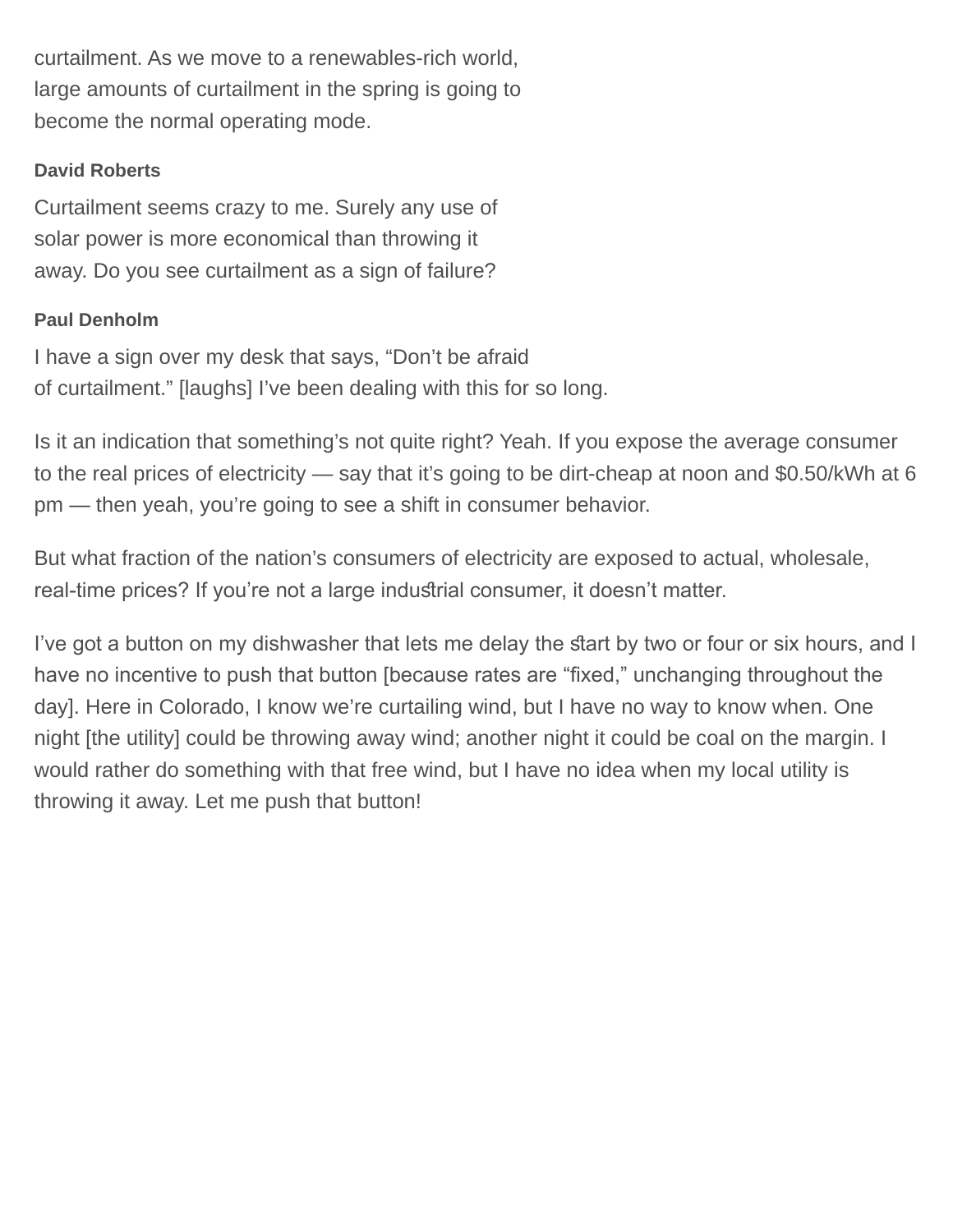

Throwing it away. | Shutterstock

Still, you have to think about how much curtailment there is and what it means. If we're curtailing 2 percent of the wind or solar and 98 percent of the time we're not, the world is fine.

We never talk about "curtailing" coal or gas plants. A mine-mouth coal plant, some of those plants used to be able to generate for \$5/MWh and they'd still have to ramp because there wasn't enough demand. Instead of having a 95 percent capacity factor, maybe they'd run with 80 or 85. Nobody was screaming about that, even though we were "curtailing" the capacity of a coal plant.

#### **David Roberts**

When you curtail the coal plant, though, you still have the fuel. You're not wasting it.

#### **Paul Denholm**

But what fraction of the LCOE [levelized cost of energy] of a mine-mouth coal plant is the fuel? It's a small fraction. The cost of the plant is the major component of the LCOE, so when I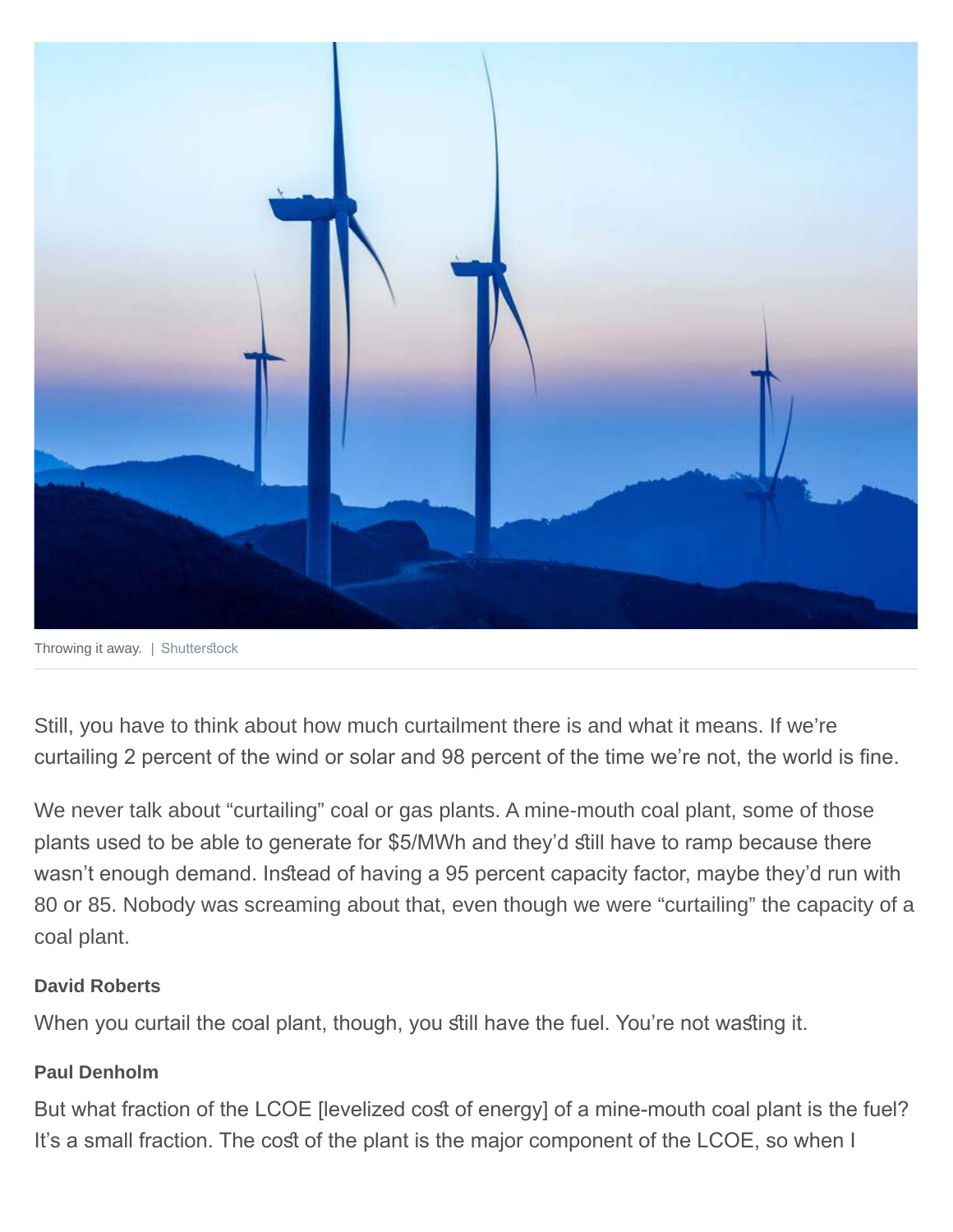curtail generation from that coal plant, I'm losing the opportunity to recover the cost of investing in that really expensive asset.

That's one of the reasons I say don't be afraid of curtailment. It can be part of the economics of the power system. It's when you start curtailing 30 or 40 or 50 percent, that's a problem. But these small amounts of curtailment here and there, I'm not too worried.

They are indicators that we need to do something about it, it's gonna get worse, so let's be intelligent, let's get the economists to design appropriate markets and rate structures, let's get the engineers to come up with solutions, let's let industry come up with interesting and new ways to use electricity.

# The holy grail: affordable energy storage **David Roberts**

It is frequently argued that a system based on wind and solar will need an enormous amount of storage — not just hourly, but daily or even seasonal storage — and that batteries aren't up to the task. So we'll either have to limit the scale of renewables or find some other cheap, largescale, long-term storage. What's your take?

# **Paul Denholm**

We spend a huge amount of time talking about this topic here around the lunch table — a lot of calories are spent on it. So I'll tell you what I'd say is the informal general consensus about ultra-high-penetration renewables scenarios.

The consensus is emerging that we can probably do 80 percent [renewables] with some combination of spatial diversity and short-duration storage.

We can deal with diurnal shifts with short-duration storage, and not too much of it. When we did our [Renewable Electricity Future](https://www.nrel.gov/analysis/re-futures.html) study back in 2012, we got up to 80 percent renewables with only about 100 GW of additional storage. It's not *that* much.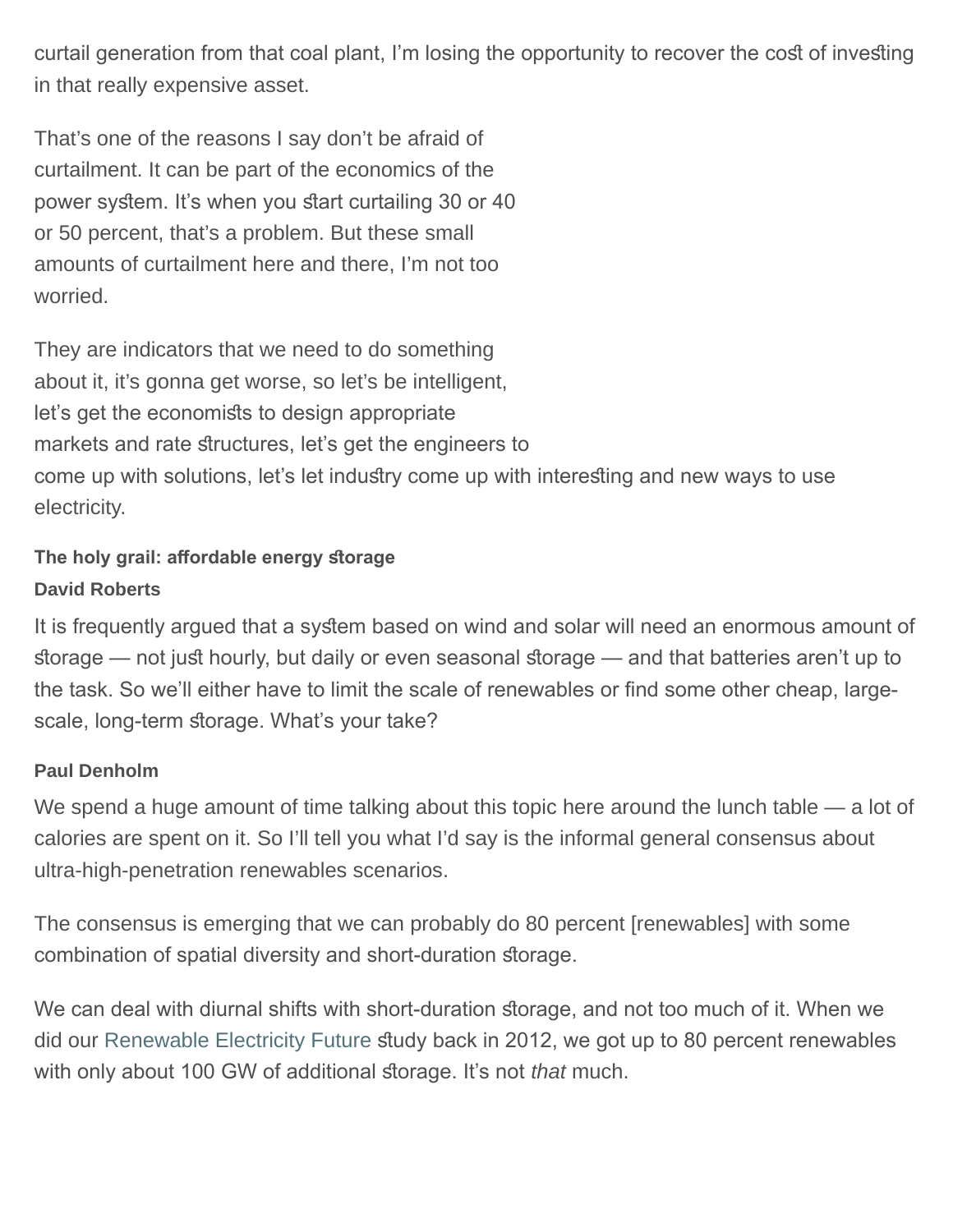

# So what's the last 20 percent?

Some people might say, well, why isn't 80 percent good enough? Eighty percent renewables and 20 percent gas, you've largely decarbonized the electricity sector, you've electrifed the transportation feet, everybody's happy. But what if that's not good enough and we need to go even further?

For 100 percent, I don't think we actually know what the right cost-optimal solution is. The seasonal nature of wind and solar is a problem.

#### **David Roberts**

But even getting to 80 percent requires a nationwide transmission grid, right?

#### **Paul Denholm**

We did build a lot of transmission. We did do some cases where we didn't allow as much transmission, and we just built more PV and more storage. Obviously, the social concerns about new transmission really worry me. I'd like to see more transmission.